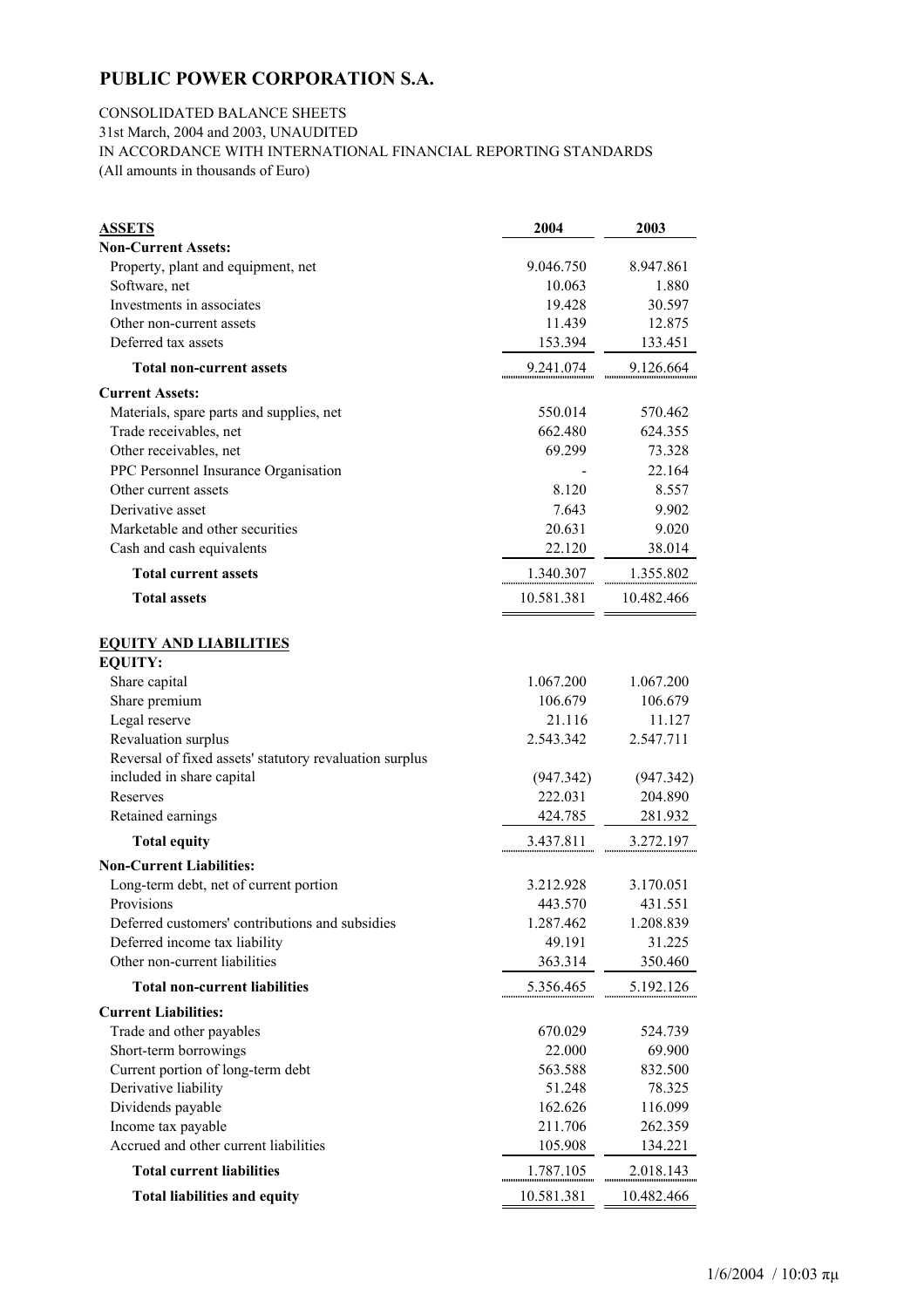CONSOLIDATED STATEMENT OF INCOME

## FOR THE THREE MONTHS ENDED 31st MARCH, 2004 AND 2003, UNAUDITED IN ACCORDANCE WITH INTERNATIONAL FINANCIAL REPORTING STANDARDS (All amounts in thousands of Euro - except per share data)

|                                       | 2004                | 2003              |
|---------------------------------------|---------------------|-------------------|
|                                       |                     |                   |
| <b>REVENUES:</b>                      |                     |                   |
| Revenue from energy sales             | 967.815             | 884.637           |
| Other                                 | 75.525<br>1.043.340 | 68.597<br>953.234 |
|                                       |                     |                   |
| <b>EXPENSES:</b>                      |                     |                   |
| Payroll cost                          | 213.309             | 202.744           |
| Lignite                               | 137.039             | 126.120           |
| Liquid fuel                           | 88.160              | 109.189           |
| Natural gas                           | 76.991              | 47.245            |
| Depreciation and amortization         | 115.295             | 102.013           |
| Energy purchases                      | 36.074              | 34.674            |
| Materials and consumables             | 29.059              | 19.105            |
| Transmission system usage             | 63.947              | 60.095            |
| Utilities and maintenance             | 19.069              | 16.536            |
| Third party fees                      | 5.239               | 4.382             |
| Taxes and duties                      | 5.787               | 5.511             |
| Provision for risks                   | 1.250               | 3.496             |
| Provision for slow-moving materials   | 2.025               | 5.920             |
| Allowance for doubtful balances       | 2.268               | 1.863             |
| Other expenses                        | 11.178              | 10.076            |
| <b>PROFIT FROM OPERATIONS</b>         | 236.650             | 204.265           |
| Financial expenses                    | (44.155)            | (45.697)          |
| Financial income                      | 2.542               | 4.335             |
| Share of loss of associates           | (3.189)             | (9.107)           |
| Foreign currency gains/ (losses), net | (6.275)             | 17.664            |
| Other income/ (expense), net          | 697                 | 2.863             |
| <b>PROFIT BEFORE TAX</b>              | 186.270             | 174.323           |
| Income tax expense                    | (70.643)            | (69.720)          |
| PROFIT AFTER TAX                      | 115.627             | 104.603           |
| Earnings per share, basic and diluted | 0,50                | 0,45              |
| Weighted average number of shares     | 232.000.000         | 232.000.000       |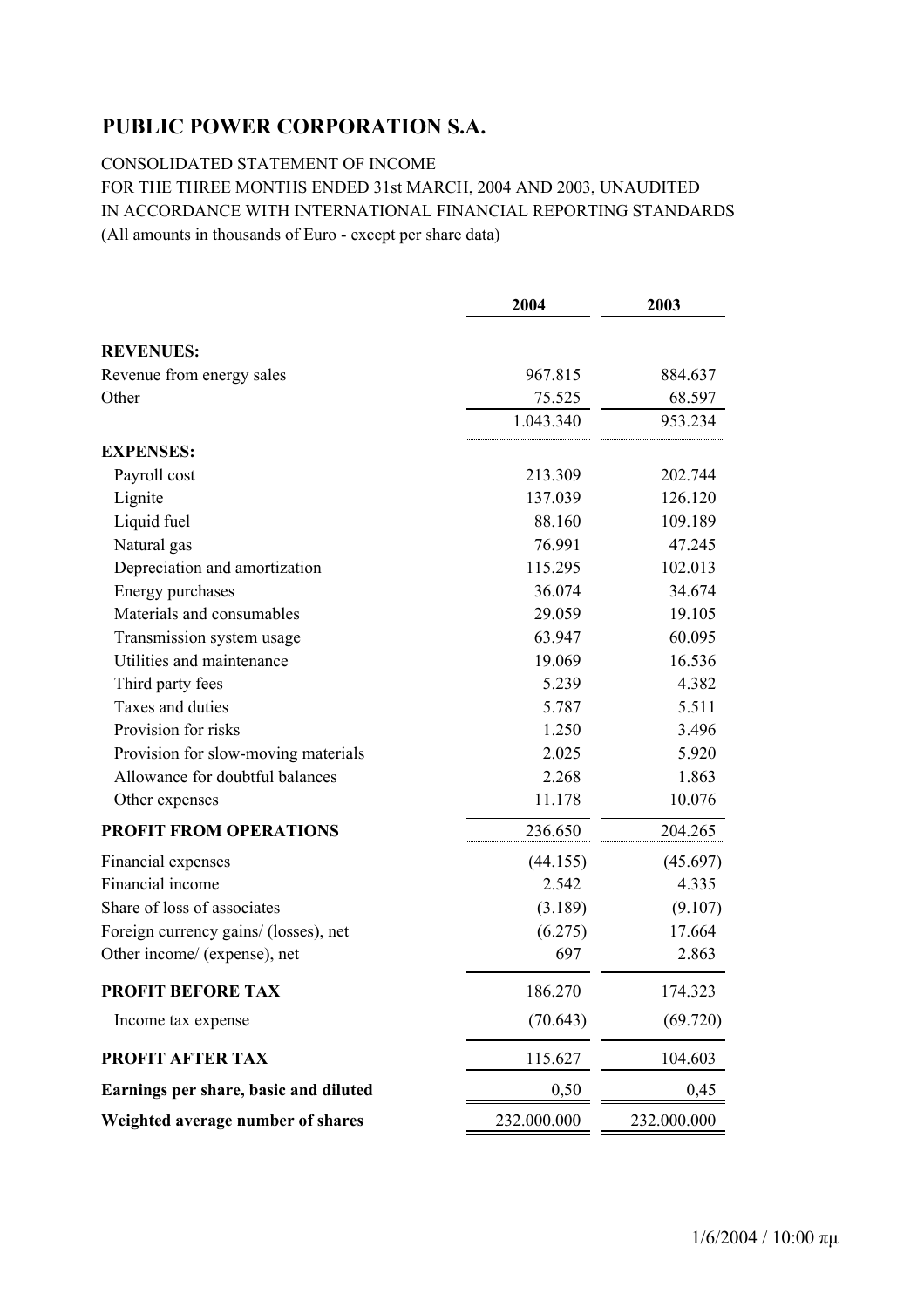### CONSOLIDATED STATEMENT OF CASH FLOWS

FOR THE THREE MONTHS ENDED 31st MARCH, 2004 AND 2003, UNAUDITED IN ACCORDANCE WITH INTERNATIONAL FINANCIAL REPORTING STANDARDS

(All amounts in thousands of Euro)

|                                                                                   | 2004      | 2003      |
|-----------------------------------------------------------------------------------|-----------|-----------|
| <b>Cash Flows from Operating Activities</b>                                       |           |           |
| Profit before tax                                                                 | 186.270   | 174.323   |
| Adjustments to reconcile net income to net cash provided by operating activities: |           |           |
| Depreciation and amortisation                                                     | 164.876   | 153.677   |
| Amortisation of customers' contributions and subsidies                            | (26.463)  | (24.217)  |
| Fair value (gain)/ loss of derivative instruments                                 | 6.978     | (3.380)   |
| Share of loss of associates                                                       | (3.196)   | 9.107     |
| Interest income                                                                   | (2.542)   | (2.094)   |
| Sundry provisions                                                                 | 5.929     | 11.415    |
| Unrealised foreign exchange gains on interest bearing loans and borrowings        | 3.176     | (14.379)  |
| Unbilled revenue                                                                  |           | (41.652)  |
| Interest expense                                                                  | 38.311    | 43.489    |
| Operating profit before working capital changes                                   | 373.339   | 306.289   |
| (Increase)/ Decrease in:                                                          |           |           |
| Accounts receivable, trade and other                                              | (65.769)  | (18.084)  |
| Other current assets                                                              | (1.354)   | (2.390)   |
| PPC Personnel Insurance Organisation                                              |           | 39.130    |
| Materials, spare parts and supplies                                               | (12.165)  | (14.755)  |
| Other non-current assets                                                          | (594)     |           |
| Increase/ (Decrease) in:                                                          |           |           |
| Accounts payable                                                                  | (28.334)  | (57.372)  |
| Other non-current liabilities                                                     | 5.750     | 4.415     |
| Accrued liabilities excluding bank loan interest                                  | 39.264    | 33.897    |
| <b>Net Cash from Operating Activities</b>                                         | 310.137   | 291.130   |
| <b>Cash Flows from Investing Activities</b>                                       |           |           |
| Interest received                                                                 | 2.542     | 2.094     |
| Capital expenditure for fixed assets and software                                 | (171.774) | (118.000) |
| Disposal of fixed assets and software                                             | 3.514     | 1.227     |
| Proceeds from customers' contributions and subsidies                              | 37.245    | 37.909    |
| Investments                                                                       | (5.000)   | (10.464)  |
| <b>Net Cash used in Investing Activities</b>                                      | (133.473) | (87.234)  |
| <b>Cash Flows from Financing Activities</b>                                       |           |           |
| Net change in short-term borrowings                                               | (35.100)  | (33.500)  |
| Proceeds from interest bearing loans and borrowings                               | 200.000   | 24.965    |
| Principal payments of interest bearing loans and borrowings                       | (309.220) | (135.164) |
| Interest paid                                                                     | (37.717)  | (50.590)  |
| <b>Net Cash used in Financing Activities</b>                                      | (182.037) | (194.289) |
| Net decrease in cash and cash equivalents                                         | (5.373)   | 9.607     |
| Cash and cash equivalents at beginning of year                                    | 27.493    | 28.407    |
| Cash and cash equivalents at end of year                                          | 22.120    | 38.014    |